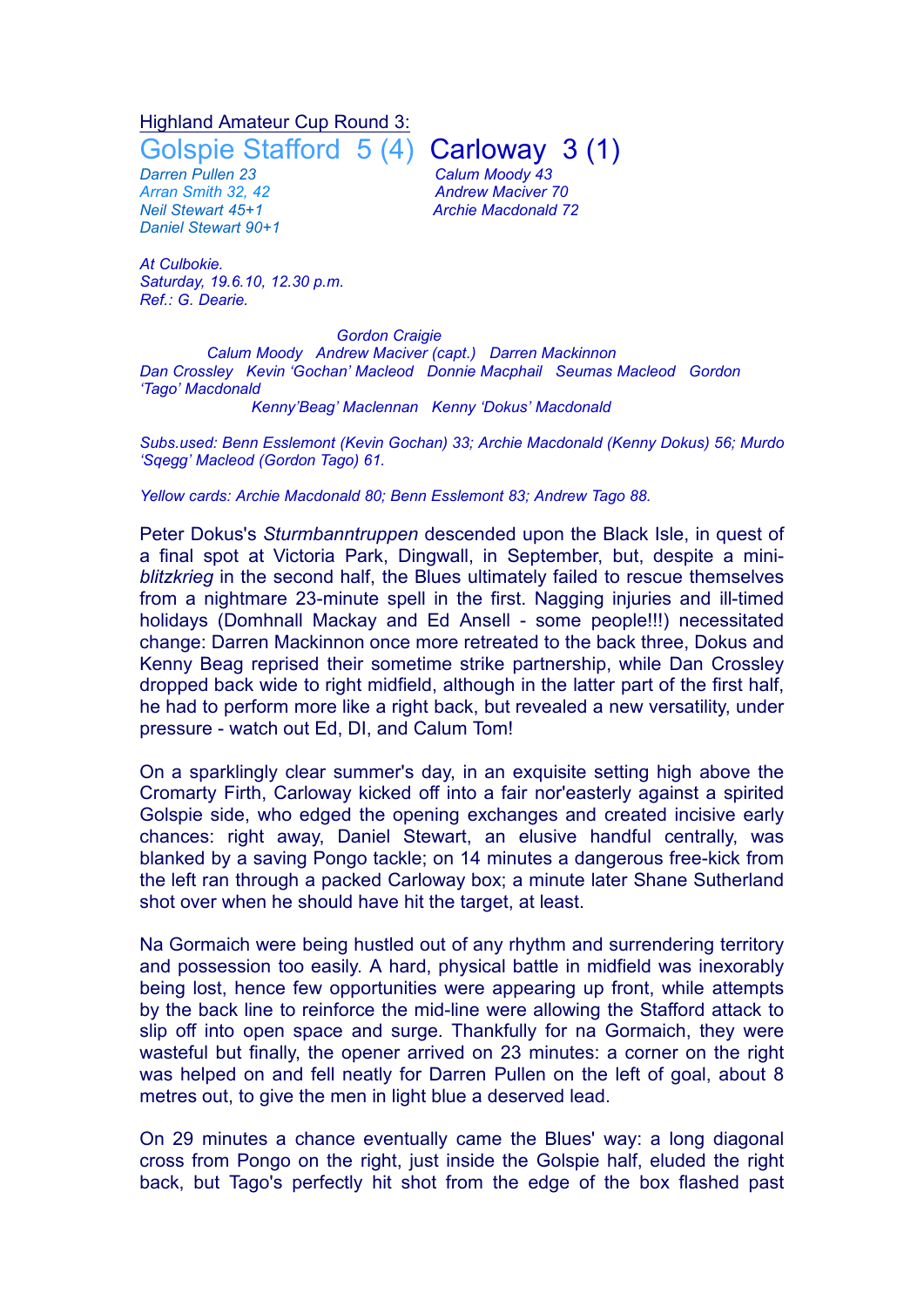Macrae's left-hand post. Then the darkness really descended: Craigie rushed out to gather a high through ball, saw at the last minute he'd come too far, but as it bounced over his head, was unable to get back to stop Arran Smith turning it in. On 39 minutes Seumas Macleod robbed a defender on the left and shot just over before another high ball cleared the Carloway defence for Smith, in a suspiciously "offside" position, to round Craigie and convert.

Storming Calum Moody appeared to have given na Gormaich a lifeline just before half-time with another crashing trademark header from an Esslemont corner on the right but just as referee Dearie was reaching for his whistle another Golspie corner on the right broke loose on the left and Neil Stewart, 12 metres out, had time to turn and stroke it low through a ruck of players into Craigie's bottom left-hand corner. Thank goodness for half-times!

For all their earlier lack of cohesion, Carloway were intent on exploiting pace up front and wide but had tended to over-ambition. The loss of Gochan's power and speed to injury after half an hour damaged width, increasing pressure on Crossley who, as usual, was dogged but lacked support, except when Moody provided Zanetti-type back-up, and denied Kenny Beag assistance up front, while Kenny Dokus and potential matchwinner, Gordon Tago, were uncharacteristically subdued.

Whatever Peter Dokus put in the half-time tea certainly worked as Carloway burst out of the starting blocks in the second half, making up for what they lacked in creativity with *" up, boys, and 'at them!"* endeavour. Total football seemed to be the order of the half, with considerable positional changing. At first this wrongfooted the men in light blue and chances went begging: immediately Macleod shot past the left-hand post from 22 metres; on 52 minutes the same player headed just wide from a long free-kick from the right. Dokus is more Hiddink than Ranieri: no meddling for meddling's sake; rather, if it, or he, isn't succeeding, the guillotine drops mercilessly, and tout de suite. Squegg and Archie replaced Tago and Kenny Dokus.

Not that Stafford were idle spectators at this point: Craigie had to move smartly to block on 50 minutes. Then Sutherland robbed Calum Tom on the hour but failed to finish. However, on 65 minutes a corner on the right broke to Kenny Beag who laid it back to Squegg but his shot from 20 metres was fired straight at the keeper. Suddenly, with 20 minutes to go, Round 4 became a possibility: a corner on the right was headed on to the bar by Pongo; as the defence hesitated, Pongo was first to react and stabbed home from 8 metres. Moments later, the same player sent a beautiful hard ball through the centre where Macdonald's pace sent him free to crack an unstoppable low right-foot drive past Gordon Macrae from 18 metres.

As the Blues pressured, Golspie came back to life, and for the last 15 metres we experienced a scintillating, tense cup-tie, with all to play for, yet, even as the Blues forced it, they were unable to create any more opportunities and left yawning gaps at the back, where the best chances now fell to muinntir Ghoillspidh. On 78 minutes a goalbound Golspie strike was blocked by their own man; Shane Sutherland shot over on 84 minutes, then broke clear on 89